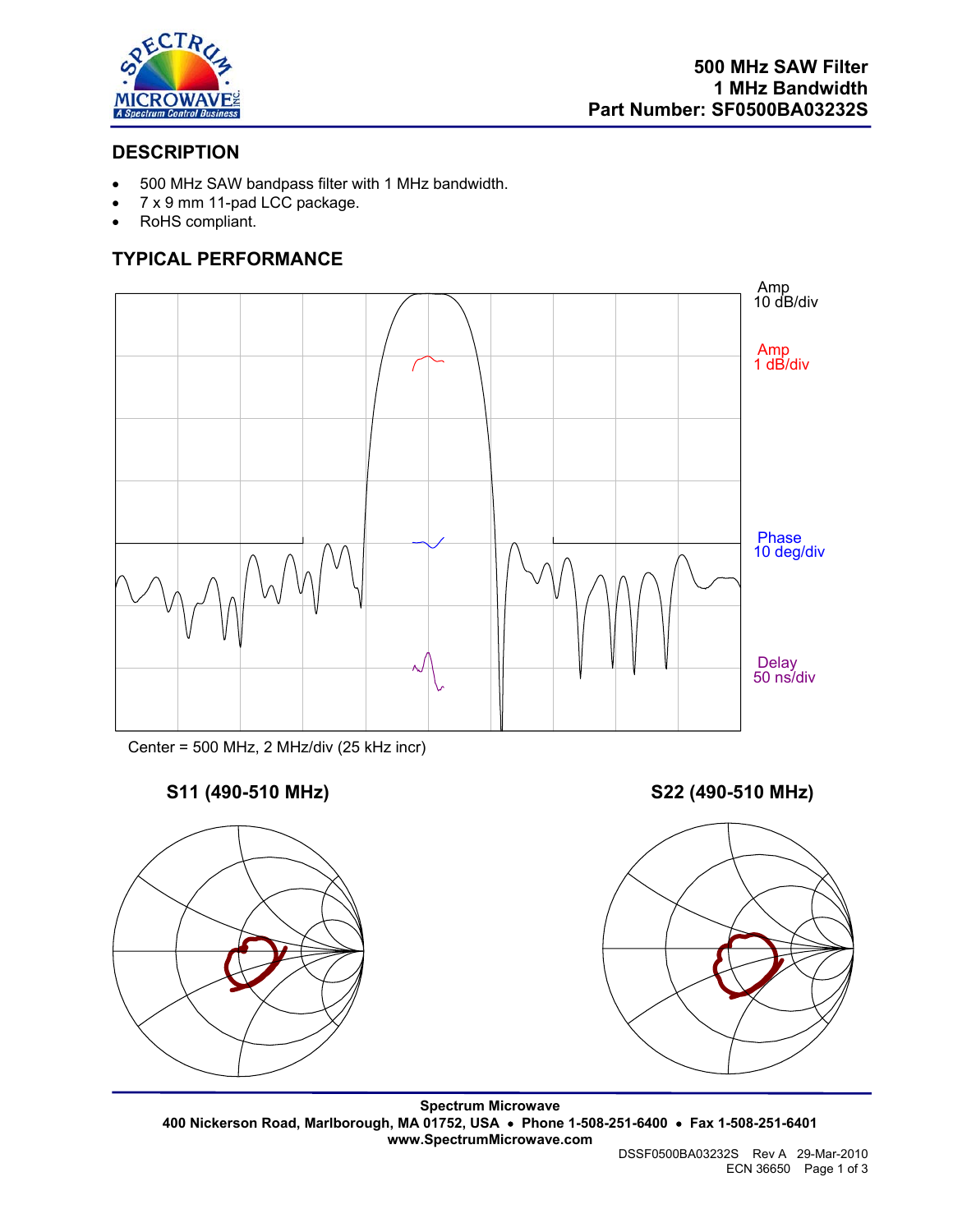

### **SPECIFICATION**

| Parameter                                              | <b>Min</b> | <b>Typ</b> | <b>Max</b> | <b>Units</b>        |  |
|--------------------------------------------------------|------------|------------|------------|---------------------|--|
| 3 dB Center Frequency, $F_c$                           |            | 500        |            | MHz                 |  |
| <b>Minimum Insertion Loss</b>                          |            | 11         | 14         | dB                  |  |
| Lower 1 dB Frequency                                   |            | 499.29     | 499.5      | <b>MHz</b>          |  |
| Upper 1 dB Frequency <sup>1</sup>                      | 500.5      | 500.85     |            | <b>MHz</b>          |  |
| 1 dB Bandwidth                                         |            | 1.56       |            | <b>MHz</b>          |  |
| 3 dB Bandwidth <sup>1</sup>                            |            | 2.1        |            | <b>MHz</b>          |  |
| 40 dB Bandwidth <sup>1</sup>                           |            | 5          | 8          | <b>MHz</b>          |  |
| In-band Amplitude Variation                            |            | 0.4        | 1          | dB p-p              |  |
| In-band Group Delay Ripple                             |            | 35         | 100        | ns p-p              |  |
| Device Delay                                           |            | 0.9        |            | <b>us</b>           |  |
| <b>Relative Attenuation:</b>                           |            |            |            |                     |  |
| 10 to 496 MHz $^1$                                     | 40         | 42         |            | dB                  |  |
| 504 to 700 MHz <sup>1</sup>                            | 40         | 42         |            | dB                  |  |
| 700 to 1000 MHz <sup>1</sup>                           | 38         | 40         |            | dB                  |  |
| Temperature Coefficient of Frequency (Tc) <sup>2</sup> | $-0.032$   |            |            | ppm/°C <sup>2</sup> |  |
| Source/Load Impedance                                  | 50         |            |            | ohms                |  |
| <b>Ambient Temperature (Tref)</b>                      | 25         |            |            | $\rm ^{\circ}C$     |  |

Notes: 1. All dB levels are referenced to the insertion loss.

2. Typical shift of frequency response with temperature is: ∆f=(T-Tref)\*Tc\*Fc.

#### **MAXIMUM RATINGS**

| Parameter.                      |     | lax |     |
|---------------------------------|-----|-----|-----|
| Storage Temperature Range       | -45 | 85  |     |
| Operating Temperature Range (T) | -20 |     |     |
| Input Power Level               |     |     | dBm |

### **MATCHING CIRCUIT**



Ls1=8.2 nH, Cp1=15 pF, Ls2=10 nH, Cp2=14 pF

Notes:

- Recommend 2% tolerance matching components. Typical inductor Q=40.
- Matching values are for reference only. Actual values are dependent upon board layout.